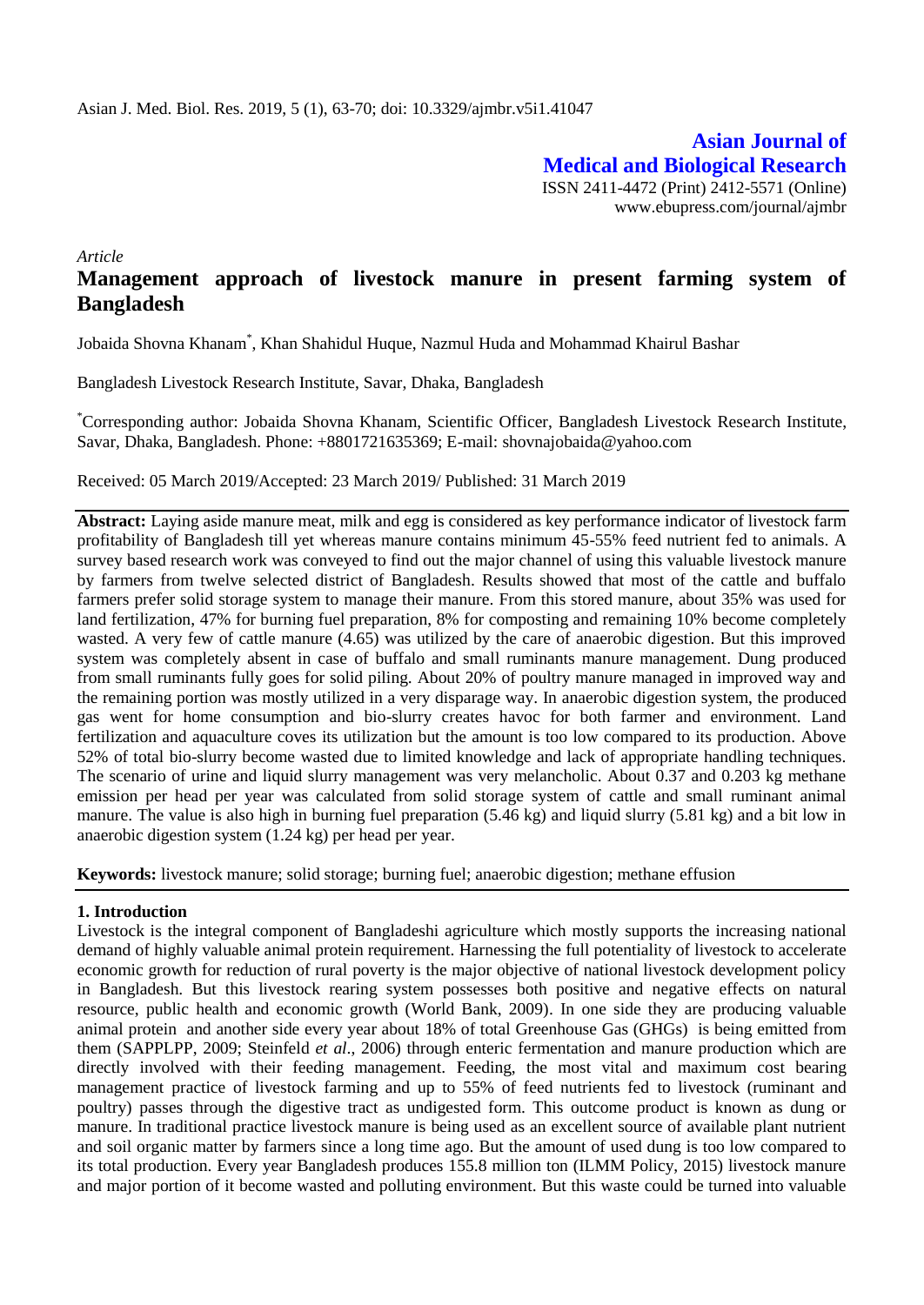wealth through its judicial and scientific management approaches. Being an over populated country our country has to face several crisis like energy, fuel and power. Around 33% and 4% of total population are consuming electricity and natural gas facilities respectively and about 82% of total electricity originates from natural gas (Salma *et al*., 2015). Though major national power stations are currently run by natural gas so, it could be assumed that very soon the limited reserve of natural gas  $(439\times10^9)$  will start to decline (Hasan and Khan, 2012). The scenario is much more appealing in rural areas and about 87% of people have no provision to get entry into the national power grid and natural gas network (Hjorth *et al*., 2008). As a result people are getting highly dependent on primitive sources like biomass fuel wood, agricultural residue, cow-dung and kerosene to meet their energy demand. The arbitrary use of wood as fuel for year after year causes the reduction of forest area at an alarming rate as the estimated value of annual fuel wood consumption of Bangladesh is 40 million tons (BCSIR) and the value is increasing per year. All of the primordial approach of having energy threatens natural resource, environment and public health as well. The increase of fuel price in international market and reduction of gas reserve of the country obtrude us to generate energy from alternative renewable source. On the other hand Bangladeshi crop land is losing her organic matter gradually due to become forced to satisfy the food demand of ever increasing people from limited cultivable land through the intensive use of chemical fertilizer and somewhere it goes down to 0.5% where the standard is value is minimum 3% (Islam *et al*., 2008). Under this circumstance there is no alternative of adding organic matter to soil for sustainable and increased crop production. Because it is already established that improvement of soil physical and chemical properties along with organic matter status could be attained through the recycling of different organic wastes in agriculture (Chongrak, 1996). Searching of sustainable renewable energy source to meet the challenges is another global concerning issue now where livestock manure is getting highest preference as a potential source. Being a livestock concentrated country compared to our neighboring countries biogas production from bio-degradable material could be a promising solution in this regard from where gas, power and organic fertilizer could be produced at a time. Government of Bangladesh is much more concern now about altering the energy source and they has implemented the National Domestic and Manure Program (NDBMP) since 2006 with an aim of developing and disseminating biogas technology in rural areas where the maximum livestock population are existent. Moreover the Ministry of Power and Energy has decided to attain the enormous potential of renewable energy to generate 10% of total required electricity (About 2000 MW) by 2020 (Renewable Energy Policy, 2015; SAPPLPP, 2009). Moreover, according to IFRD report, the amount of per annum produced manure of Bangladesh is potent to establish minimum 4 million biogas plant in the country from where 105 billion cubic feet of biogas could be produced per year which is equivalent to 1.5 million ton kerosene or 3.08 million tons of coal and could serve the cooking and lighting demand of about 20% of total national household. Moreover more than 200000 ton of bio-slurry will be produced from expected amount of biogas chamber which is 20-30% rich in nutrients than traditional organic fertilizer particularly suitable for horticulture, pisciculture and agriculture. A case study report of Nepal showed that utilization of bio-slurry increases crop yield 68% and vegetable yield 42% (Katuwal and Bohara, 2014). All these offshoot of manure facilitate our nation to serve the people with energy, power and organic fertilizer and also farmers to be besteaded more than their regular economic profile. (Hasan and Khan, 2012, Nielsen *et al*., 2002; Hjorth *et al*., 2008) stated that when the profit from biogas externalities (energy selling and fertilizer value of slurry) is integrated with the quantified value of human, animal and environment then the total farm economy and social status of farmer become uprising. At the same time the emission rate of several greenhouse gases will be minimized and ultimately the environment will be clean. To harvest the maximum potentiality of manure it is essential to explore the present scenario of existing management system first to look forward for improving it. To satisfy this goal a baseline survey based research plan was designed for specifying the management system of livestock manure in present farming system of Bangladesh and signify the management difference of farmers having biogas digester or not.

## **2. Materials and Methods**

A survey was conducted by the researcher group of Bangladesh Livestock research Institute (BLRI) to reflect the present scenario of managing manure at farmers' level of Bangladesh. The work was collaboratively done with University of Wageningen, Netherlands and SEI (Stockholm Environment Institute), Asia. Total twelve districts - Gazipur, Dinajpur, Nilphamari, Jessore, Bagerhat, Sunamganj, Sirajganj, Bogra, Naogaon, Potuakhali, Chittagong and Rangamati were selected area to collect data based on species concentration. Dinajpur, Sirajgonj, Bogra, Potuakhali, Chittagong and Rangamati were selected as cattle concentrated area, Bagerhat for Buffalo, Naogaon for sheep, Jessore for goat and Gazipur, Nilphamari and Sunamgonj were selected as poultry concentrated area. The questionnaire used for collecting data on this aspect was prepared by the collaborative participants of BLRI. After pretesting the constructed questionnaire was filled up through personal interview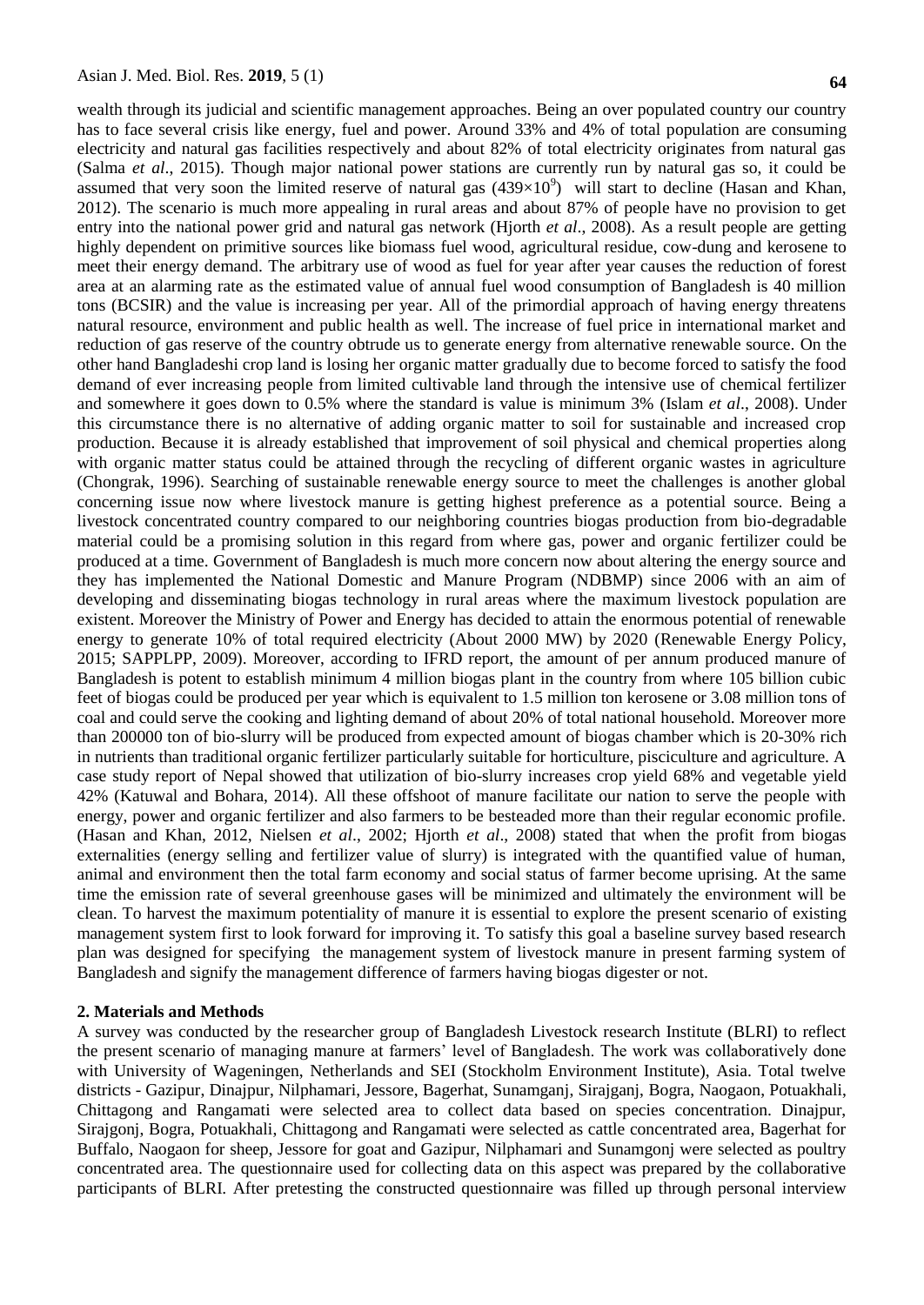with farmers. A farmer having minimum 50 cattle or 40 goat or sheep or 10000 bird was considered as commercial farmer. In case of subsistence farmer the minimum range of cattle is 2, goat or sheep is 3 and poultry is 9 in number. Farmers having minimum 16 cattle, 31 goat and 591 poultry were dignified as medium farmer. Random selection method was followed to select farmers of targeted areas based on prior fixed category. Total 120 farmers (10 from each district) were interviewed under this survey. Mainly two types of manure management systems were seen to be followed by the farmers at field level of Bangladesh. One group was managing their manure in improved way by using biogas digester who were considered as digester having farmer group and another group was managing their manure in conventional way, they were considered as nondigester group. Though the vision of this research work was getting introduced with the present manure management system and differentiating the conventional system with the improved management system so, after having all collected data they were inserted into MS Excel spread sheet according to farmer's category (having digester or not) and statistical analysis were done using SPSS 17.0 statistical package program where it was necessary. Among the interviewed farmers the number of digester having farmer was only 29 and remaining 91 was non digester having farmer. Moreover, the methane emission factor for different livestock species under different manure management system defined by Intergovernmental Panel on Climate Change (IPCC, 2006) was calculated from the collected data. To calculate the methane emission factor from livestock manure management the equation of IPCC (Equation 10.23:  $E$ =(VS<sub>T</sub>. 365).  $[B_{o(T)} \cdot \frac{0}{\cdot}]$  $\frac{67Kg}{m^3}$ .  $\Sigma_{S,k} \frac{MCF_{S,k}}{100}$ .  $MS(T,S,k)$ ]) specified for Indian sub-continent and the default values of volatile solid (VS), maximum methane producing capacity for manure (Bo) & % methane conversion factor (MCF) was used here.

## **3. Results**

## **3.1. General information of the respondents**

Table 1 describes the farm area, agriculture and grassland occupying area, number of animals and required number and time of labour to manage the farm of interviewed farmers. Land engaged with farm, agriculture and fodder cultivation purpose owned by digester having farmer was comparatively higher (2.2, 3.6 and 0.7 ha respectively) than non-digester farmer (1.2, 1.46 and 0.2 ha respectively). Data shows that the farmers who manage their livestock manure in improved way own comparatively higher number of animals and their minimum value was either 15 cattle or 6043 chicken. But comparatively lower number of animals (4 cattle or 3 goat or 200 chicken or in combination of them) reared by non-digester group of farmers. Mainly cattle and poultry rearing farmers were observed to be involved with anaerobic digestion system to manage manure. In some cases, digester having farmers were seen to rear some other species (goat or duck) of animal with their cattle or chicken to serve their home consumption purpose. Buffalo rearing is very neglected and sporadic to our farmers till to date. Among the interviewed farmers a very few reared buffalo. Scant number of animal was reared by them in operable rearing system. Similar trend was also observed in small ruminant (sheep and goat) farming. Duck rearing system of our country is somewhat area specific, seasonal and totally customary.

| <b>Parameter</b>             | $(Mean \pm SD)$  |                   |                 |  |
|------------------------------|------------------|-------------------|-----------------|--|
|                              | Digester N=29    | Non-digester N=91 | <i>p</i> -value |  |
| Farm area (ha)               | $2.2 \pm 5.2$    | $1.2 \pm 3.8$     | 0.153           |  |
| Agricultural land (ha)       | $3.6 \pm 8.1$    | $1.46 \pm 6.8$    | 0.417           |  |
| Grassland (ha)               | $0.7+2.6$        | $0.2 \pm 0.8$     | 0.004           |  |
| <b>Livestock Composition</b> |                  |                   |                 |  |
| Dairy cattle(nos.)           | $15.2 \pm 23.2$  | $3.9 \pm 9.1$     | < 0.001         |  |
| Buffalo (nos.)               |                  | $1.1 \pm 5.0$     |                 |  |
| Sheep(nos.)                  |                  | $1.4 \pm 5.2$     |                 |  |
| Goat(nos.)                   | $3.5 \pm 15.1$   | $2.8 \pm 7.8$     | 0.428           |  |
| Chicken(nos.)                | $6043 \pm 28666$ | $200.2 \pm 772.4$ | < 0.001         |  |
| Duck $(nos.)$                | $4.8 \pm 12.4$   | $113.4 \pm 276.8$ | < 0.001         |  |

### **Table 1. Feature of the interviewed respondents.**

# **3.2. Utilizing avenues of livestock manure**

# **3.2.1. Available management systems of livestock manure in Bangladesh**

According to the classification of IPCC (IPCC, 2006) the whole manure management system followed by Bangladeshi farmer was categorized into four namely solid storage, liquid slurry, burned fuel and anaerobic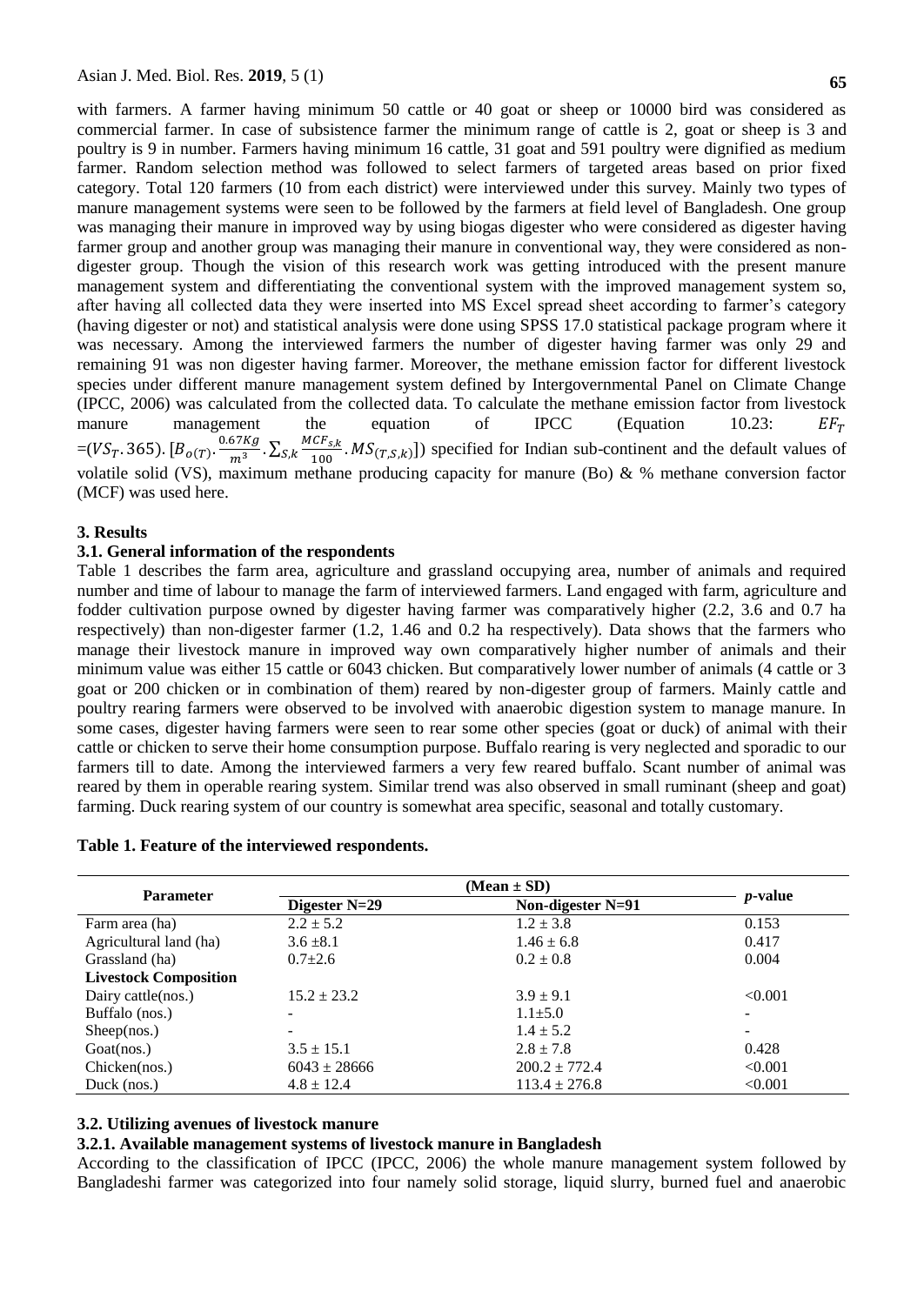digestion for large and small ruminants. For poultry droppings management two systems are mentioned thereanaerobic digestion and without litter system. Cow dung piling beside residential area (solid storing) or drying manure on open field for burning is a very familiar scenario of Bangladesh. Urine and flush water namely liquid slurry are mostly being wasted because of the barbarism of the farmers about its management process and advantageous wing. About 34.71% of the respondent farmers of targeted area were involved in preparing burned fuel (dung cakes, dung sticks) with their livestock manure and 33.68% farmer were storing it in solid form to use in accordance to their requirement. About 25% farmers were engaged in anaerobic digestion management system and only 7% of farmers utilized their liquid slurry (Table 2). This data reveals slightly magnifying view than practical scenario due to the biasness on farmers having digester during selection. The digester having farmers owned only one digester of average  $4m<sup>3</sup>$  capacity (Data is not shown).

|  |  | Table 2. Percentage of farmers under different manure management system. |  |
|--|--|--------------------------------------------------------------------------|--|
|  |  |                                                                          |  |

| <b>Management systems</b> | % of farmers |
|---------------------------|--------------|
| Solid storage             | 33.68        |
| Liquid slurry             | 6.61         |
| Burned fuel               | 34.71        |
| Anaerobic digester        | 25           |

# **3.2.2. Share percent of livestock dung under mentioned management system**

Table 3 represents the % contribution of total produced manure from different species under different management system. Data shows that, major portion of large ruminant (cattle and buffalo) dung goes for solid storage and burning fuel preparation and their respective value is 54 and 38.85% for cattle and 57.31 and 42.69% for buffalo. Only 4.65% of cattle manure goes for anaerobic digestion. In case of small ruminant 100% feces was used as solid store and about 20% poultry manure was digested an-aerobically (Table 3). No anaerobic digestion system was observed in buffalo and small ruminant farm.

## **Table 3. Amount of manure under different management system (% of manure).**

| <b>Management</b> system | Cattle | <b>Buffalo</b> | <b>Small Ruminant</b>    | <b>Poultry</b>           |
|--------------------------|--------|----------------|--------------------------|--------------------------|
| Solid storage            | 54.0   | 57.31          | 100.0                    | $\overline{\phantom{0}}$ |
| Burned fuel              | 38.85  | 42.69          | $\overline{\phantom{0}}$ |                          |
| Liquid Slurry            | 2.5    |                | -                        | -                        |
| Anaerobic digestion      | 4.65   |                | $\overline{\phantom{0}}$ | 20.08                    |
| Without litter           | ۰      | -              | ۰                        | 79.92                    |

# **3.2.3. Mode of using dung and urine by digester and non-digester group farmer**

Table 4 describes the possible ways of using solid dung by the farmers of both group and their respective share in each. From this table it is clear that an enormous amount of manure become stored in solid form in both group and the storage amount is comparatively much higher in non-digester group (78.02%). Tendency of storing manure was also seen in digester having farmers group as because their bio-gas digester was not so capacious to utilize their total produced manure. About 58% of digester having farmer under this study was found to store solid manure for need based utilization after fulfilling their digester demand. 24% farmer of the same group was used to dry manure for preparing and selling burning fuel. In case of non digester group, they prefer to store whole produced manure in solid form as they have no provision of further processing. About 36.06% farmer of this group dried manure to use it as fuel for cooking (Table 4). Moreover, composting is a somewhat familiar process to rural farmers to manage cow dung. Composting is mostly preferred by the farmers who have no appliance to manage manure in improved way and about 7.69% farmers of such group was found to practice composting scheme to manage dung. Only 3.45% digester having farmers were seen to manage their remaining stored manure in the same management process. The stored and composted manure is further utilized in different ways. Figure 1 ascertains the further utilizing route of stored solid manure and composted dung. Data evolves that stored solid manure was used for land fertilization (34.64%) and sold to others (47.14%) whereas composted manure was mostly used as fertilizer (81.25%). A very few amount of manure from both category (0.24 and 1.25%) was used for aquaculture. 3.33% of stored solid manure was for off farm agriculture whereas the value was 5% in case of composted dung utilized in the same sector. In Bangladesh, till now farmers are not so learned about the beneficial outcome and convenient pathways of utilizing urine and liquid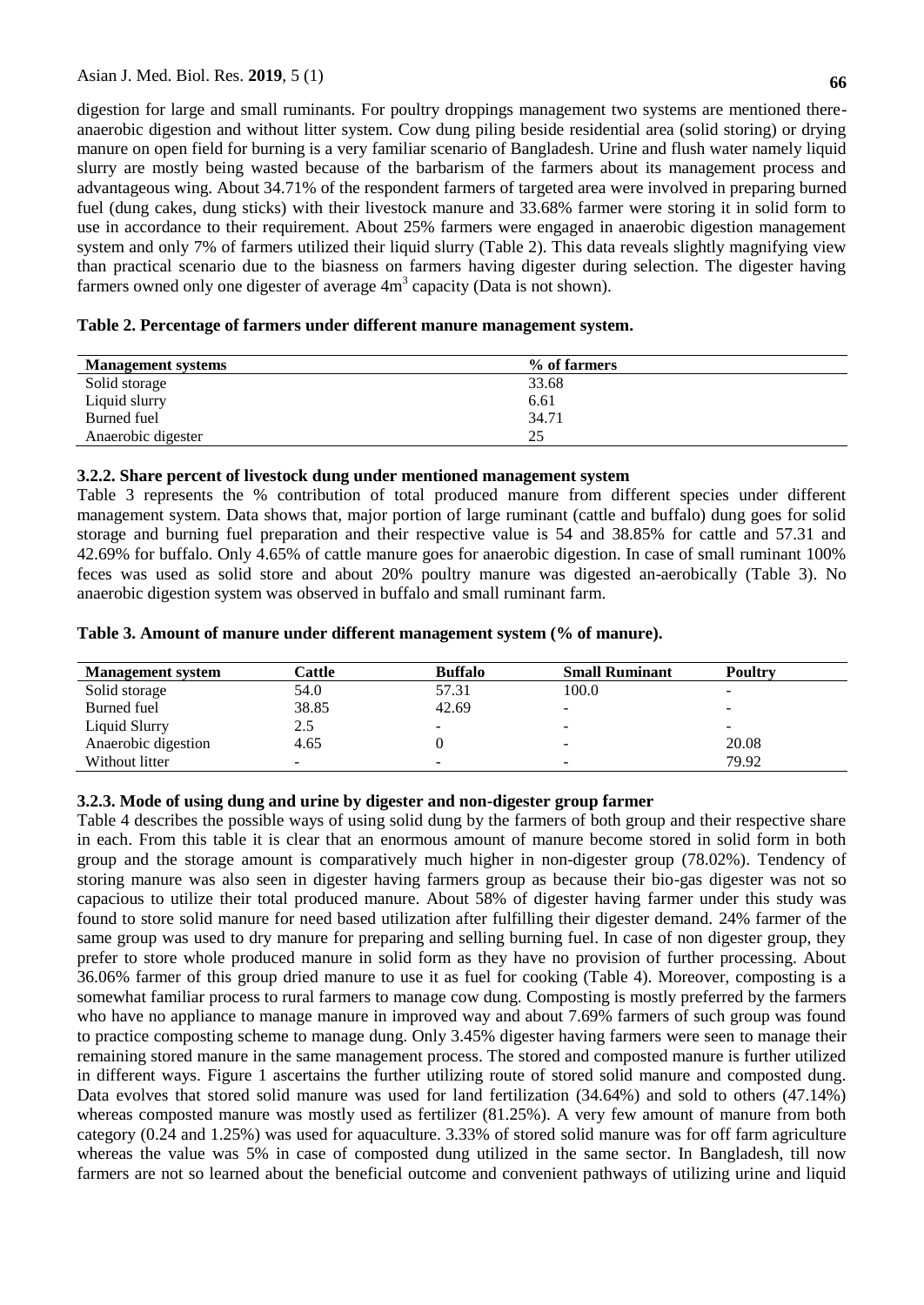manure. Under this study only 6.90 % of interviewed digester having farmers stored animal urine to use it in digester where as the number was nil in the following group.

| <b>Ways of utilization</b> | <b>Digester</b> | Non-digester             |  |
|----------------------------|-----------------|--------------------------|--|
| In digester                | 100             | $\overline{\phantom{0}}$ |  |
| Store solid manure         | 58.62           | 78.02                    |  |
| Dry solid manure           | 24.14           | 36.16                    |  |
| Compost solid manure       | 3.45            | 7.69                     |  |
| Store urine                | 6.90            | -                        |  |





**Figure 1. Route of using stored and composted dung.**

## **3.2.4. Directions of bio-slurry management at farmers' level**

Bio-slurry, a valuable resource comes from biogas digester as residue of complete fermentation of organic components. It containing higher amount of plant essential nutrients (N, P and K) in available form is considered as a blessing for soil. The bio-slurry utilization pattern at farmers' level was studied under this research and the generated data regarding this aspect is presented in Figure 2. Land fertilization and aquaculture mostly covers the major utilization of bio-slurry. About 43% of produced slurry used as fertilizer (both solid and liquid) and 5% in aquaculture as fish feed. A big total of remaining bio-slurry (52%) was being wasted due to having no capacity to store or further processing of it.



**Figure 2. Percentage of total bio-sluury.**

## **3.2.5. Calculation of methane emission factor from different management system**

An attempt was taken to calculate the annual methane emission factor of different livestock manure management system of Bangladesh using IPCC equation from the collected data. Table 5 represents the quantified amount of emitted methane from annual per animal manure of different species remaining under different management system. Data shows that highest amount of methane is releasing through liquid slurry (5.81 and 5.33 kg/head/year) and burning fuel (5.46 and 5.01 kg/head/year) management system from cattle and buffalo manure respectively. Emission of methane is comparatively lower in solid storage (0.37 and 0.34 kg/head/year) and anaerobic digestion (1.24 and 1.14 kg/head/year) system. Although apparently solid storage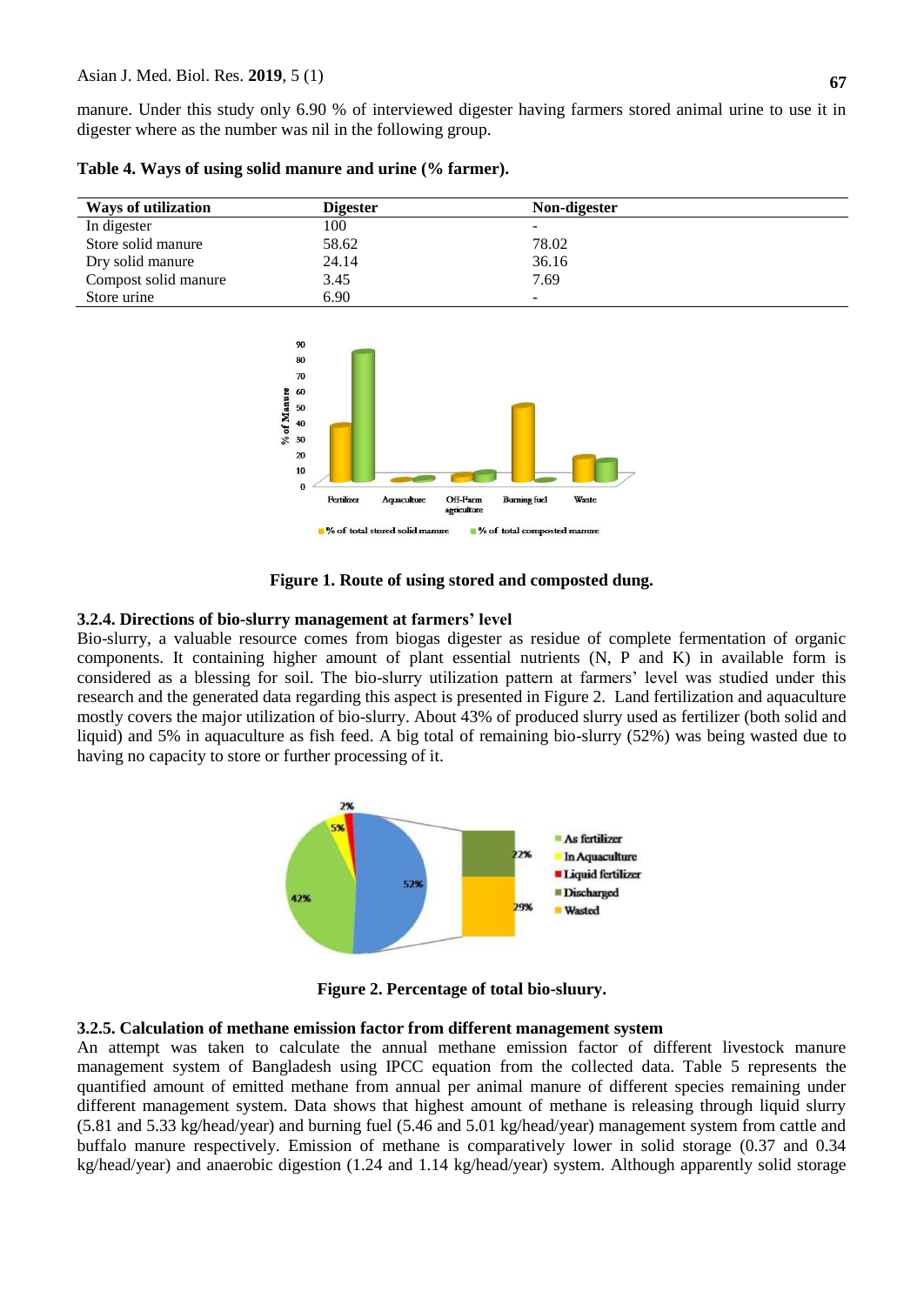system shows minimum emission but the cumulative factor of emission from mounded manure for long time is much higher than remaining three systems.

| <b>Management System</b> | Annual methane emission (Kg CH <sub>4</sub> /head/year) |                |                        |                |
|--------------------------|---------------------------------------------------------|----------------|------------------------|----------------|
|                          | <b>Dairy Cattle</b>                                     | <b>Buffalo</b> | <b>Small ruminants</b> | <b>Poultry</b> |
| Solid storage            | 0.37                                                    | 0.34           | 0.203                  |                |
| Liquid Slurry            | 5.81                                                    | 5.33           | -                      |                |
| Burned fuel              | 5.46                                                    | 5.01           | -                      | -              |
| Anaerobic digester       | 1.24                                                    | 1.14           | -                      | 0.001          |
| Without litter           |                                                         | ۰              | -                      | 0.023          |

**Table 5. Methane emission from different management system.**

### **4. Discussion**

Anaerobic digestion system of livestock manure was the only improved method of livestock manure management found under this study and the number of this type of farmer was very low and species specific (only cattle and chicken rearing farmers). The farmers having comparatively higher number of animals and birds along with homestead and cultivable land area are mostly interested to manage their manure through anaerobic digestion system. But in our country maximum animals are reared by rural farmers who own only 2-3 animals per household and they follow the traditional method (solid store and burning fuel preparation) to manage their manure. But the report of (Gofran, 2008) shows the linings for small holder farmers, to achieve the maximum potentiality from their reared animals. He stated that manure of 3-4 cattle is enough to run a family biogas digester of 2  $m<sup>3</sup>$  capacity which could be operated by the smallholder farmers. While the animal number of nondigester group under this study was ranged by 4-13. So a huge possibility is shining there to be explored through the scientific management of manure as more than half of Bangladeshi farmers are small-holder in nature. But buffalo and small ruminant farmers are very much far behind from it. Buffalo farming is not so consumer demanding in our country till yet, so farmers don't feel interest to invest more on buffalo. They pay very little attention to rear it. Same scenario was observed in case of duck farming as its farming was seasonal and scavenging. Usually a small number of commercial farm of small ruminants are available throughout our country and most of the farmers are poor. They are not so conversant about the beneficial effect of livestock manure and its management process. This is why they prefer to store manure in a pit or open space beside their residential area. Moreover the amount of produced manure from small ruminant is comparatively minute than large ruminants. So, introducing anaerobic digestion management system for small ruminant animal manure is somewhat difficult. So, appropriate management system development for small ruminants of our country irrespective to farmer, climate and economy is a time burning issue now. Livestock manure collection for open piling storing and drying for cooking by farmer is a very common scenario for Bangladesh especially in small holdings (Biswas and Lucas, 1997). A small amount of cattle dung and poultry litter is used as a biogas feedstock in Bangladesh (SNV, 2005). Though Bangladesh is a remarkable livestock concentrated country than any other neighboring country and produce a huge amount of manure every year so, a lot of opportunity is remaining there to be achieved (minimum 4 million biogas plant) via the systematic approach of managing it through producing biogas and bio-slurry (Waste Concern, 2005). Bio-slurry is a water rich (above 90%) material. This is why farmer feels uncomfortable to carry bio-slurry to their crop field as it is far from their slurry tank. Beside this farmer can't use the higher volume of produced bio-slurry at a time due to the shortage of their cultivable land. They don't have any processing or preserving technology in their hand for further use. Ultimately a higher amount of valuable resource becomes attenuated. So, proper technology intervention on bioslurry preservation is a crucial need of today's farmers. At present 200000 tons of bio-slurry on dry weight basis is being produced every year from the available bio-gas plants of Bangladesh operated by livestock wastes and it is equivalent to about 9,000 tons of urea, 25,000 ton TSP, 3200 ton MOP along with other secondary and micronutrients (Islam, 2006). So it can be expected that if the total produced amount of livestock manure could be managed under anaerobic digestion system it would become a national benison for Bangladesh. Despite of being a valuable resource manure creates some threatening causes to environment and public health due to its conventional management practices (Gerber *et al*., 2005). Report of (Steinfeld *et al.,* 2006) proves that livestock and poultry manure management operations account 18% of all human-caused greenhouse gas emission. So, it is obvious that the usual practice followed by Bangladeshi farmers like solid storing of dung, burning fuel and open removal of liquid slurry is injurious to environment and public health. Because when manure is spreader or piled up in open space then it emits GHGs that pollutes environment. On the other hand when dung cakes are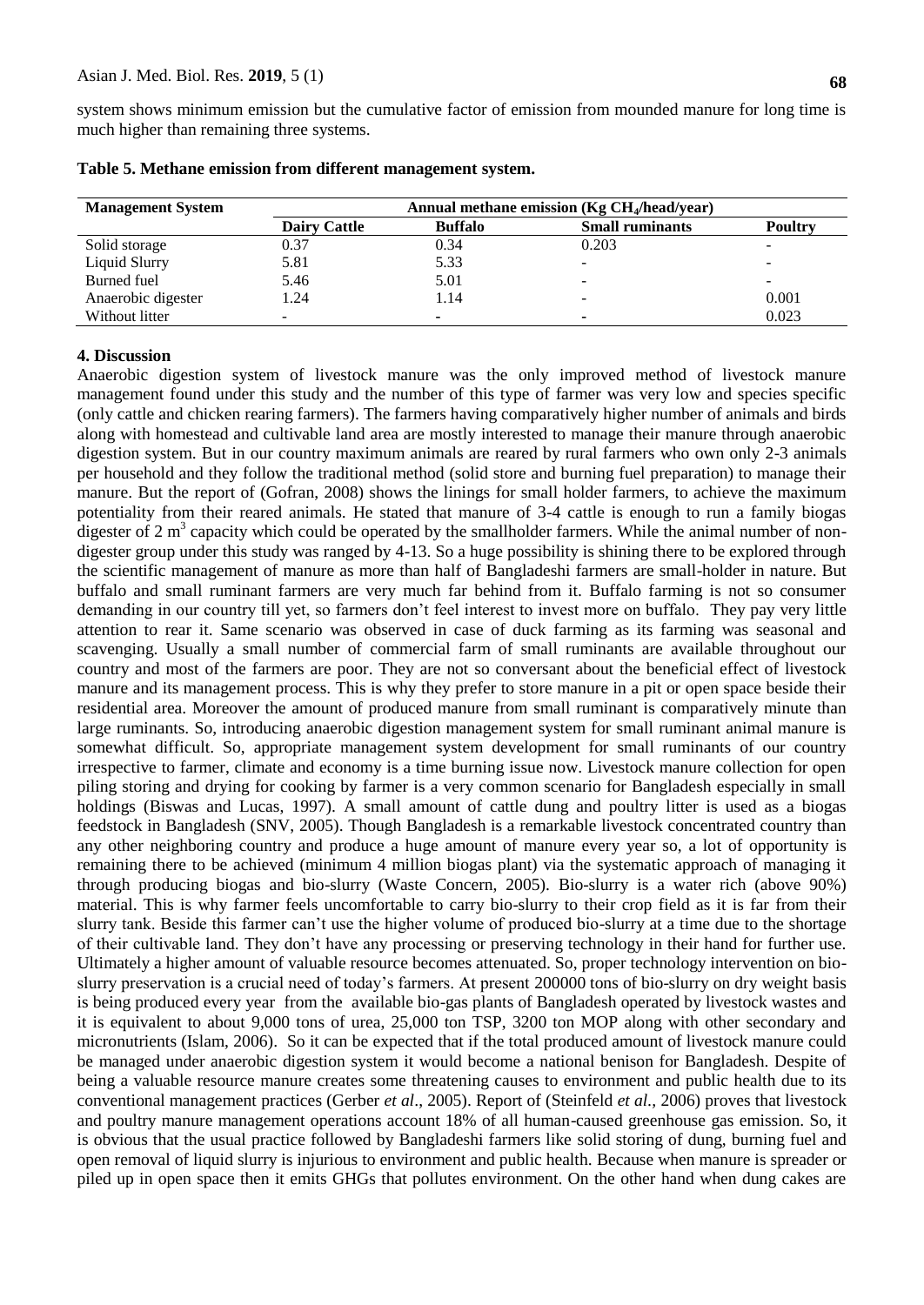prepared to use it as fuels for burning then it becomes exposed to hand directly which is unhygienic and causes several infection mostly by *E. coli*. Cooking smoke from this burning fuel causes several respiratory diseases too. In the final project report of (Waste Concern, 2005), it was mentioned that traditional use of dung and litter of Bangladesh impacting high on environment and cultivable land because when it is dumped on low ground adjoining dwelling houses then it causes them to be affected by smell, dust and surface water pollution.

# **4. Conclusions**

It can be concluded that the total livestock manure management system of Bangladesh is in very vulnerable condition till yet. Solid storage and burning fuel preparation is much more preferred method by the farmers to handle manure through which a huge amount of methane is emitted to the environment annually, polluting our surroundings and creating public health hazards. Amount of utilized manure is very low and major portion of this valuable wealth becomes wasted. Farmers have no concern about the utilization of urine and flush water. They have no knowledge on technology of improved manure management system. So, farmer awareness and knowledge dissemination program through extension service should be ensured first to develop sustainable improved livestock manure management system and harvest maximum potentiality of livestock rearing.

### **Acknowledgements**

The researchers are greatly acknowledging the contribution of the funding authority CCAC (Climate and Clean Air Coalition) of UNEP and the contractual partner Stockholm Environment Institute (SEI).

# **Conflict of interest**

None to declare.

## **References**

- Biswas WK and NJD Lucas, 1997. Economic viability of biogas technology in a Bangladesh village. Energy, 22: 763–770.
- Chongrak P, 1996. Organic waste recycling: technology and management. John Wiley & Sons Ltd., Baffins Lane, Chichester, West Sussex PO19 1UD, England, pp. 412-415.
- ILMM Policy, 2015. Government of the People's Republic of Bangladesh, Ministry of Fisheries and Livestock, Dhaka, Bangladesh.
- Gerber P, P Chilonda, G Franceschini and H Menzi, 2005. Geographical determinants and environmental implications of livestock production intensification in Asia. Biores. Technol., 96: 263–276.
- Gofran MA, 2008. Biogas technology. Grameen Shakti. Dhaka, Bangladesh. pp. 76-81.
- Hjorth M, KV Christensen, ML Christensen and SG Sommer, 2008. Solid liquid separation of animal slurry in theory and practice: a review. Agron. Sustain. Dev., 30:153-180.
- IPCC, 2006. Guidelines for National Greenhouse Gas Inventories. National Greenhouse Gas Inventories Programme. IGES, 240-0115, Japan.
- Islam MS, MS Khan, R Sen, MK Hossain, Noor S and MS Islam, 2008. Grameen Shakti Jaibo Sar on the yield and yield components of tomato. Bangladesh J. Agric. And Environ., 4:1-9.
- Islam MS, 2006. Use of bioslurry as organic fertilizer in Bangladesh agriculture. Presentation at the International Workshop on the use of bioslurry domestic biogas programmes. Bangkok, Thailand. pp. 3-18.
- Katuwal H and AK Bohara, 2014. Biogas: a promising renewable technology and its impact on rural household in Nepal. Renew. Sust. Energy Rev., 13: 2668-74.
- Hasan MM and MF Khan, 2012. A comparative study on installation of solar PV system for grid and non grid rural areas of Bangladesh. Proceeding of the 2nd International Conference on the Developments in Renewable Energy Technology, Dhaka, Bangladesh.
- Nielsen LH, GK Hjort, P Thygesen and J Christensen, 2002. Socio-economic cost of biogas plants. Report no-136.
- Renewable Energy Policy, 2015. Power Sector master plan update, Power Cell, Power Division, Ministry of Power, Energy and Mineral Resources. Dhaka, Bangladesh.
- Salma AI, S Rahaman and A Yousuf, 2015. Present scenario of biogas technology in Bangladesh-prospects, potentials and barriers. Proceedings of the 15th Annual Paper Meet 07-08 February 2014, Dhaka, Bangladesh. 7: 1-8.
- SAPPLPP, 2009. Lighting up lives- biogas from poultry litter sustainable energy resource. potential good Practice. Note Code: BDGP04, Delhi, India.